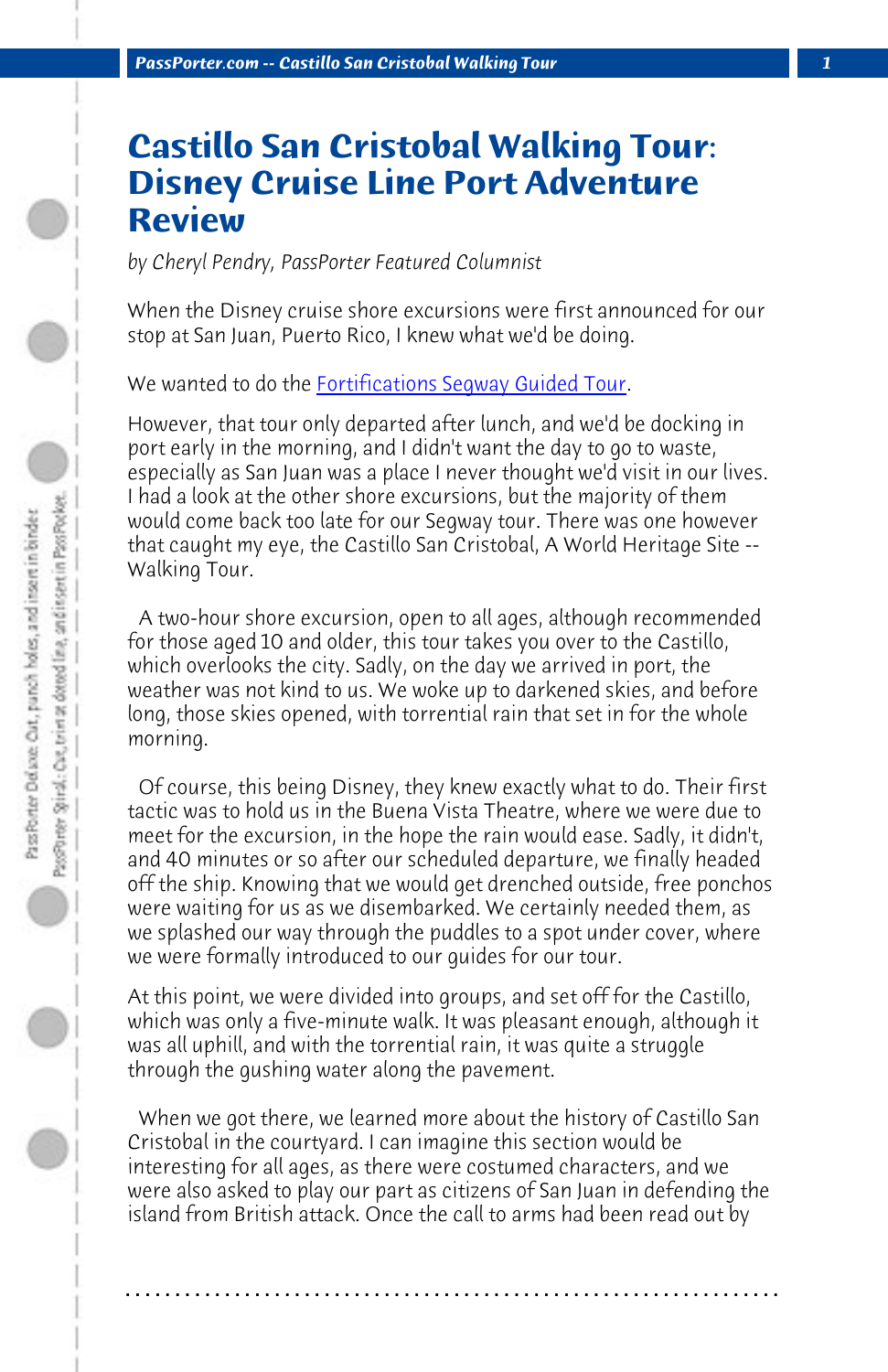the governor, we entered the Castillo, and blissfully under-cover heaven!

 Here, we visited various rooms, learning about the history and geography of Puerto Rico (I hadn't realized how close it is to South America!), how San Juan got its name, and how a castillo is different from a fort. Essentially, a fort just holds weapons, while a castillo also adds soldiers into the mix.

 We also met another of our guides, a woman who was in traditional dress, and explained how women used to communicate with the soldiers by using fans to signal their interest. As this was a family excursion (and there were a few children in our group), this was all very tastefully done!

 One room had a display of historic flags, and it was fascinating to see the changes, as more stars arrived to go with the stripes over the years. Another room was laid out to show how the soldiers would have lived, with uniforms on display. Once again, there was an excellent use of costumed characters to bring the story to life, as we learned how the uniforms differed to signify things like their nationality.

 There was also a display about how the Castillo was developed over the years, including a model of it. My only gripe was that I would have liked to have spent longer in here, but in fairness, we were able to return when the tour concluded, as we were left to make our own way back to the Fantasy.

 Our tour next took us to the rooftop of the Castillo, along a steep tunnel that was no fun in the wet. Despite warnings, there was one mishap, with one woman on our tour falling over, and I'm not surprised. That would explain why we all had to sign waivers at the start of the tour. From the rooftop, we got what would've been a superb view, had the weather cooperated with us. As it was, we could still see San Juan laid out beneath us, and the beautiful vista of the Fantasy berthed up beyond. With some blue sky, it would have been a picture postcard view, but you can't have everything.

 From the top of the structure, we headed down to the bottom, visiting the gunpowder room first, learning about the importance of keeping it cool, before we headed into the tunnels. Despite light from our guides, it was pretty dark and dingy in there, and I could see why the soldiers always stayed to the right of the tunnel. For starters, at least you had something to hold on to, and in the pitch black, it would be too easy to run into each other.

**. . . . . . . . . . . . . . . . . . . . . . . . . . . . . . . . . . . . . . . . . . . . . . . . . . . . . . . . . . . . . . . . . .**